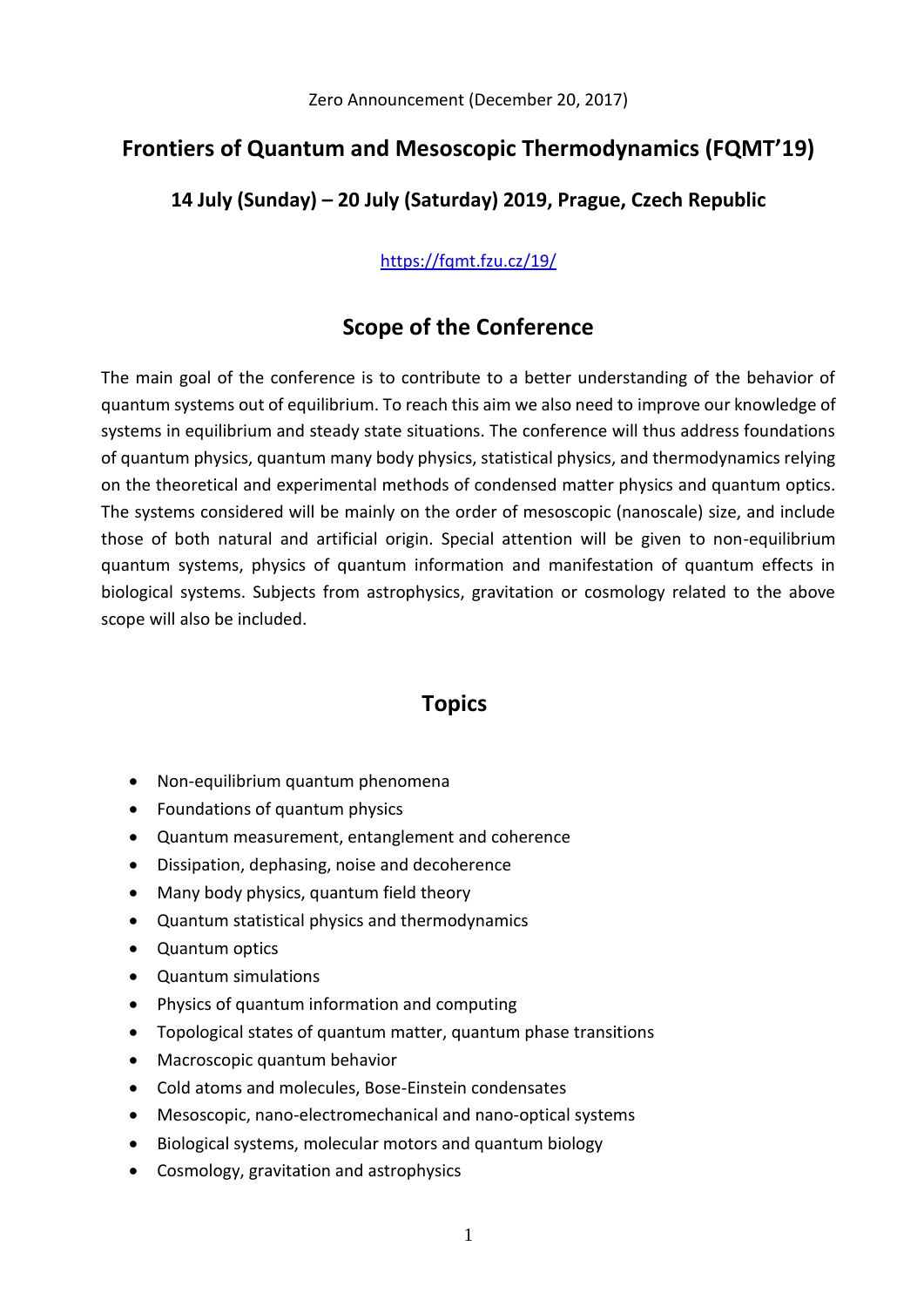## **History of the Conference**

FQMT'19 is the next event of the series of the previous, successful Prague conferences "Frontiers of Quantum and Mesoscopic Thermodynamics". For the details of their programs and the history of the FQMT conferences see the www pages: [https://fqmt.fzu.cz/.](https://fqmt.fzu.cz/) The title of the conference is historical and survives due to tradition. Today its meaning corresponds only partly to the actual topics of the FQMT'19 conference, see below.

The contributions from the previous conferences are published in [Physica E, vol. 29 \(1-2\), 2005,](http://www.sciencedirect.com/science/journal/13869477/29/1-2/) [Physica E, vol. 42 \(3\), 2010,](http://www.sciencedirect.com/science/journal/13869477/42/3) [Physica Scripta vol. T151, 2012,](http://iopscience.iop.org/1402-4896/2012/T151) [Physica Scripta vol. T165, 2015,](http://iopscience.iop.org/1402-4896/2015/T165) and [Fortschritte der Physik \(Progress of Physics\), vol. 65, 2017.](http://onlinelibrary.wiley.com/doi/10.1002/prop.v65.6-8/issuetoc)

#### **Multidisciplinary Character of the Conference**

The aim of FQMT'19 is to create a bridge between the fields of non-equilibrium statistical physics, quantum many body physics, foundations of quantum physics, quantum thermodynamics, quantum optics, physics of quantum information, astrophysics, condensed matter physics, physics of mesoscopic systems, chemical physics and biophysics.

Following the tradition of the FQMT conferences, FQMT'19 will again bring together a unique combination of both young and experienced scientists across a disciplinary spectrum covering the above mentioned topics. The interdisciplinary character of the conference will be supported by the choice of key speakers who, apart from their specializations, are not only able to report specific results within their fields, but are also able to discuss the state of the art of their fields from the standpoint of a broader perspective of overlap with other fields. It is an objective to gather important scientists from overlapping branches of physics who can mutually benefit from the exchange of different views and ideas, experiences from studies of many different systems and various theoretical and experimental approaches to the study of current problems in physics. It is intended that this arrangement of the scientific program of the conference will again significantly contribute to the formulation of challenging questions and problems, as well as their related answers that are nowadays essential to improve the understanding of the foundations of quantum physics, many body physics, quantum statistical physics of systems far from equilibrium, the physics of nanoscale and biological systems, and further, will motivate new collaboration and intensive discussions between experts from differing fields of physics, chemistry, and biology.

#### **Musical, Art and Social Programs**

In keeping with the multidisciplinary character of the scientific program, the cultural richness of the city of Prague and the tradition of the previous FQMT conferences, the FQMT'19 program will again feature concerts of classical and jazz music performed by world-class musicians, held at outstanding venues of the city. The scientific, the fine arts, and the musical programs are intended as a complement to one another, where scientists, historians of the arts and musicians are encouraged to mingle and share their knowledge and experience. An encompassing social program is planned which will include tours and a number of very special events unavailable to the general tourist.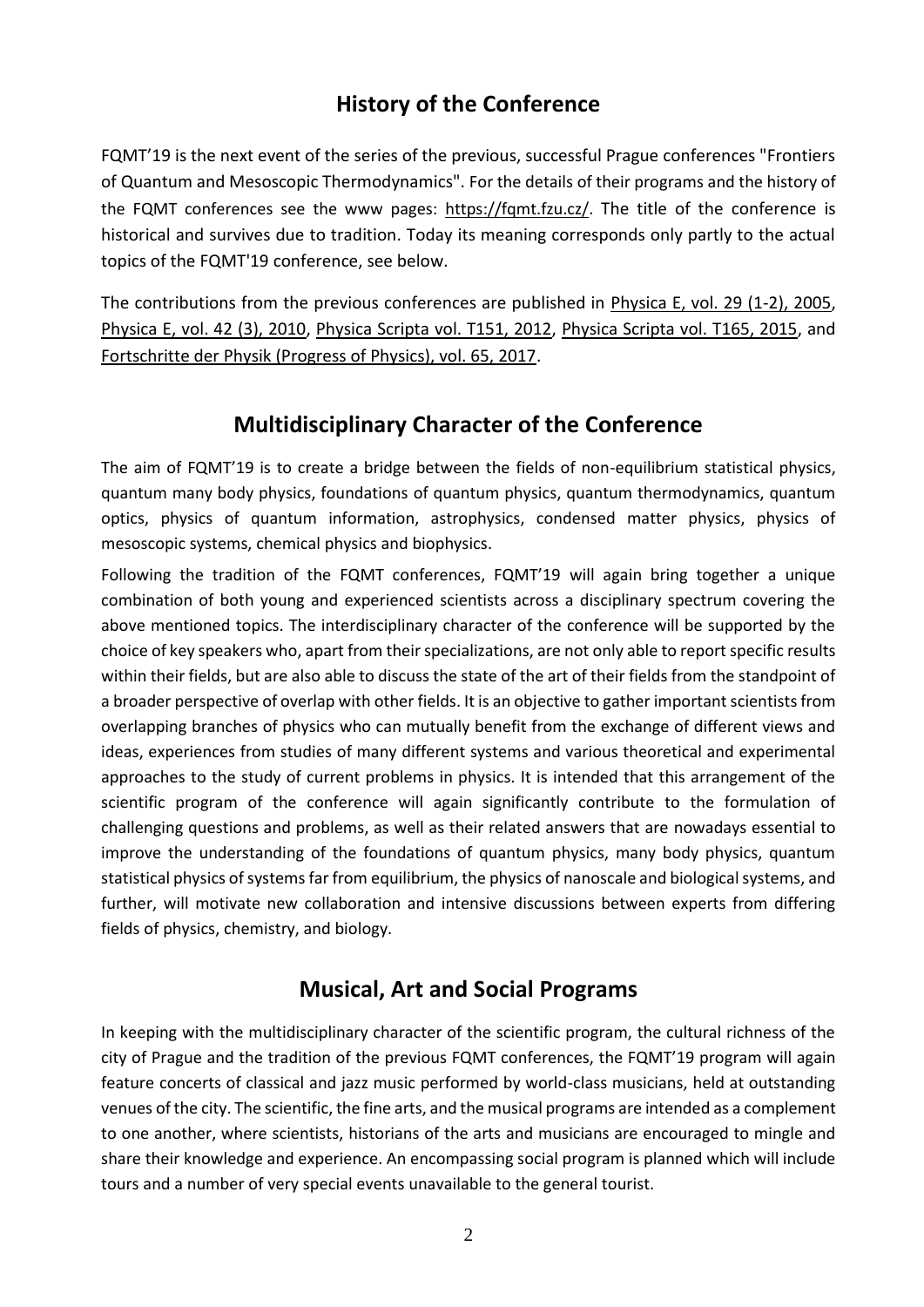### **Scientific Committee**

**Chair:** Václav Špička (*Institute of Physics, Czech Academy of Sciences, Prague*) **Co-Chair:** Theo Nieuwenhuizen (*University of Amsterdam*)

Raymond Dean Astumian (*University of Maine, Orono*) Roger Balian (*IPhT, Saclay*) Gordon Baym (*University of Illinois at Urbana - Champaign*) Dietrich Belitz (*University of Oregon, Eugene*) Ofer Biham (*Hebrew University, Jerusalem*) Rainer Blatt (*Innsbruck University*) Miles Blencowe (*Dartmouth College, Hanover*) Michel Brune (*Laboratoire Kastler Brossel, Paris*) Amir Ordacgi Caldeira (*Universidade Estadual de Campinas*) Juan Ignacio Cirac (*Max Planck Institute, Garching*) Pawel Danielewicz (*Michigan State University, East Lansing*) Luiz Davidovich (*Universidade Federal do Rio de Janeiro*) Daniel Esteve (*CEA-Saclay*) Peter Hänggi (*University of Augsburg*) Dudley Herschbach (*Harvard University*) Gregg Jaeger (*Boston University*) Christopher Jarzynski (*University of Maryland, College Park*) Wolfgang Ketterle (*Massachusetts Institute of Technology, Cambridge*) Andrei Khrennikov (*Linnaeus University, Växjö*) Norbert Kroo (*Hungarian Academy of Sciences, Budapest*) Pavel Kroupa (*University of Bonn, Charles University, Prague*) Anthony J. Leggett (*University of Illinois at Urbana - Champaign*) Igor Lerner (*University of Birmingham*) Heiner Linke (*Lund University*) Yigal Meir (*Ben Gurion University, Beer Sheva*) Franco Nori (*RIKEN, Wako-shi, and University of Michigan, Ann Arbor*) Henri Orland (*CEA-Saclay*) Giorgio Parisi (*Università di Roma I. La sapienza*) William Daniel Phillips (*NIST and University of Maryland, Gaithersburg*) Jean Michel Raimond (*École Normale Supérieure, Paris*) Christophe Salomon (*Laboratoire Kastler Brossel, Paris*) Marlan Scully (*Texas A&M University, Baylor University and Princeton University*) Georgy Shlyapnikov (*Université Paris Sud*) Wolfgang Schleich (*University of Ulm*) Ady Stern (*Weizmann Institute, Rehovot*) Jan van Ruitenbeek (*Leiden University, Kamerlingh Onnes Laboratory*) Anton Zeilinger (*University of Vienna*) Peter Zoller (*Institute for Quantum Optics and Quantum Information, Innsbruck*)